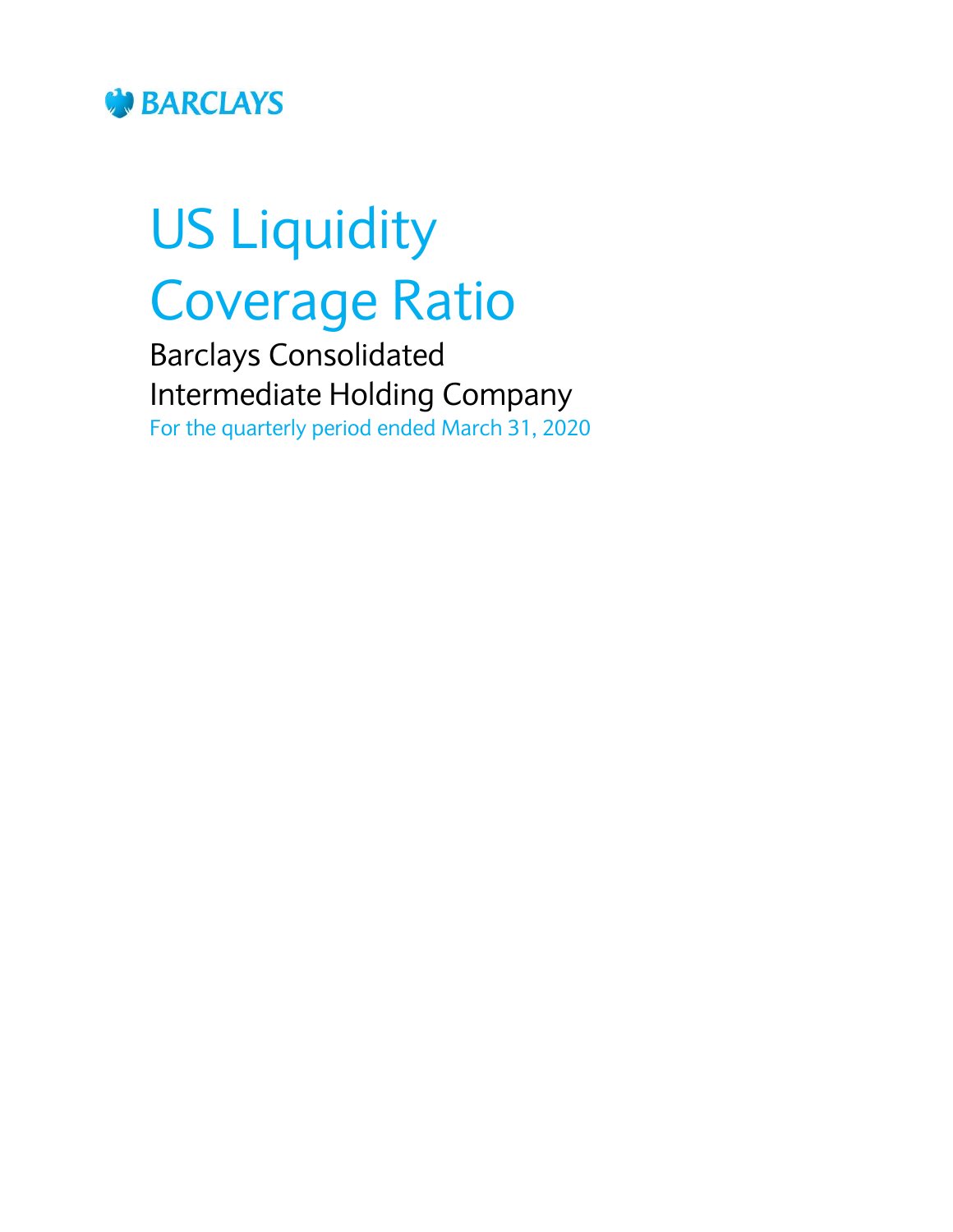#### **Contents**

| Overview                                |    |
|-----------------------------------------|----|
| US Liquidity Coverage Ratio             | 4  |
| <b>High Quality Liquid Assets</b>       |    |
| <b>Funding Sources</b>                  | 8  |
| <b>Currency and Derivative Exposure</b> | 9  |
| Liquidity Management                    | 9  |
| Note on forward-looking statements:     | 10 |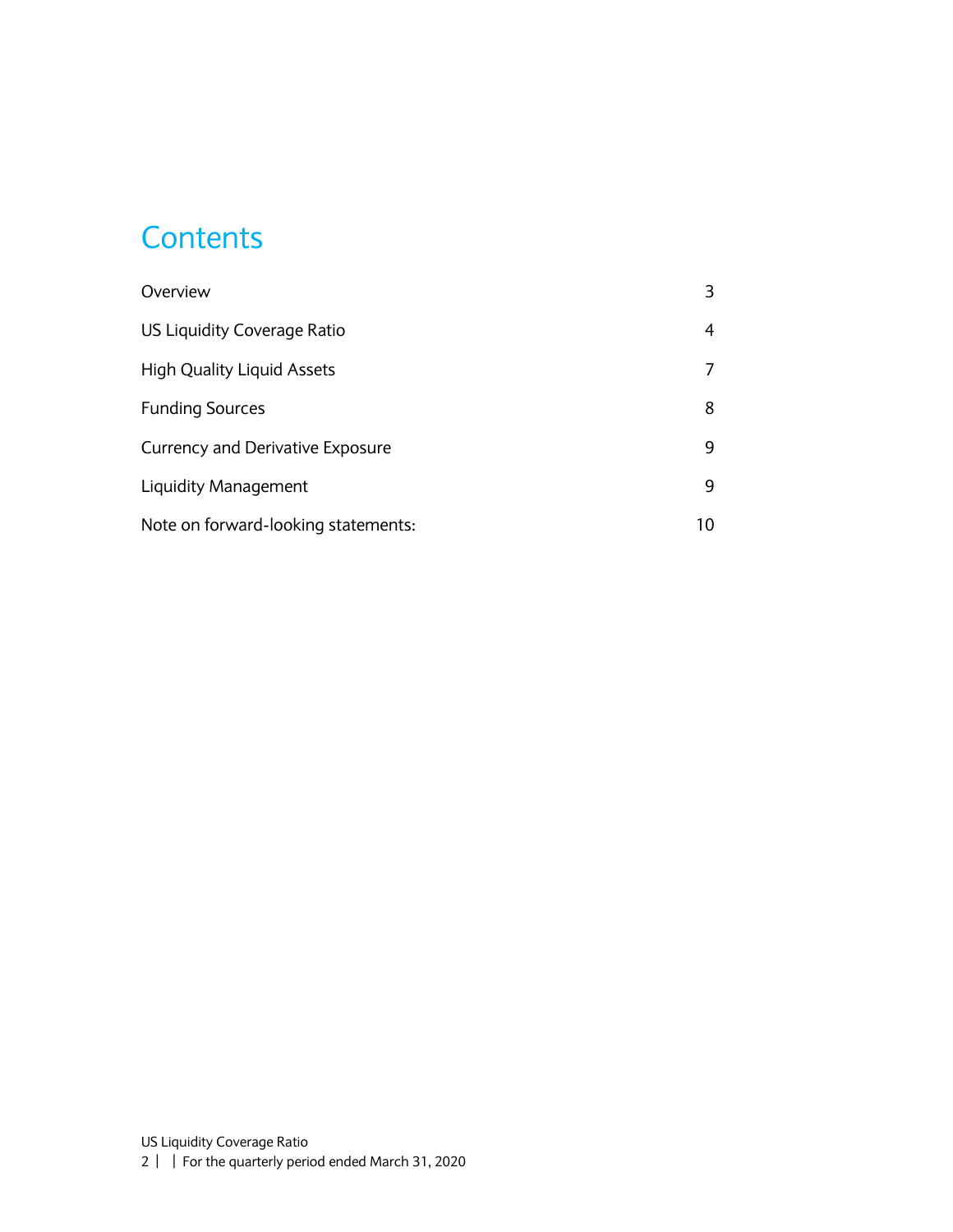#### <span id="page-2-0"></span>Overview

Barclays is a transatlantic consumer and wholesale bank, offering an integrated set of products and services across retail banking, wealth management, corporate banking and investment banking. We serve individuals, small and large businesses, corporations, institutions and governments. Barclays operates through two principal business divisions: Barclays UK and Barclays International. Our dual home markets in the UK and US anchor our business in the two most important global financial centers and two of the most resilient western economies.

Barclays' US subsidiaries and non-branch businesses are organized under an Intermediate Holding Company (IHC), Barclays US LLC (BUSLLC), in order to meet the legal requirements established by Regulation YY of the Board of Governors of the Federal Reserve System (the Board). The IHC became operational on July 1, 2016 and its key operating subsidiaries include Barclays Capital Inc. (BCI) and Barclays Bank Delaware (BBDE). Barclays Group US Inc. (BGUS) is a bank holding company that holds all of the IHC's subsidiaries. BCI is our Securities and Exchange Commission (SEC) registered securities broker-dealer and Commodity Futures Trading Commission (CFTC) registered Futures Commission Merchant (FCM), and operates key investment banking and capital markets businesses within Barclays' Corporate and Investment Bank Business Offering. BBDE is our US Insured Depository Institution (IDI) regulated by the FDIC, and operates our US Consumer Bank business within Barclays' Cards and Payments business offering.

The IHC has been subject to the US Liquidity Coverage Ratio (LCR) minimum requirement of 100% as of April 1, 2017.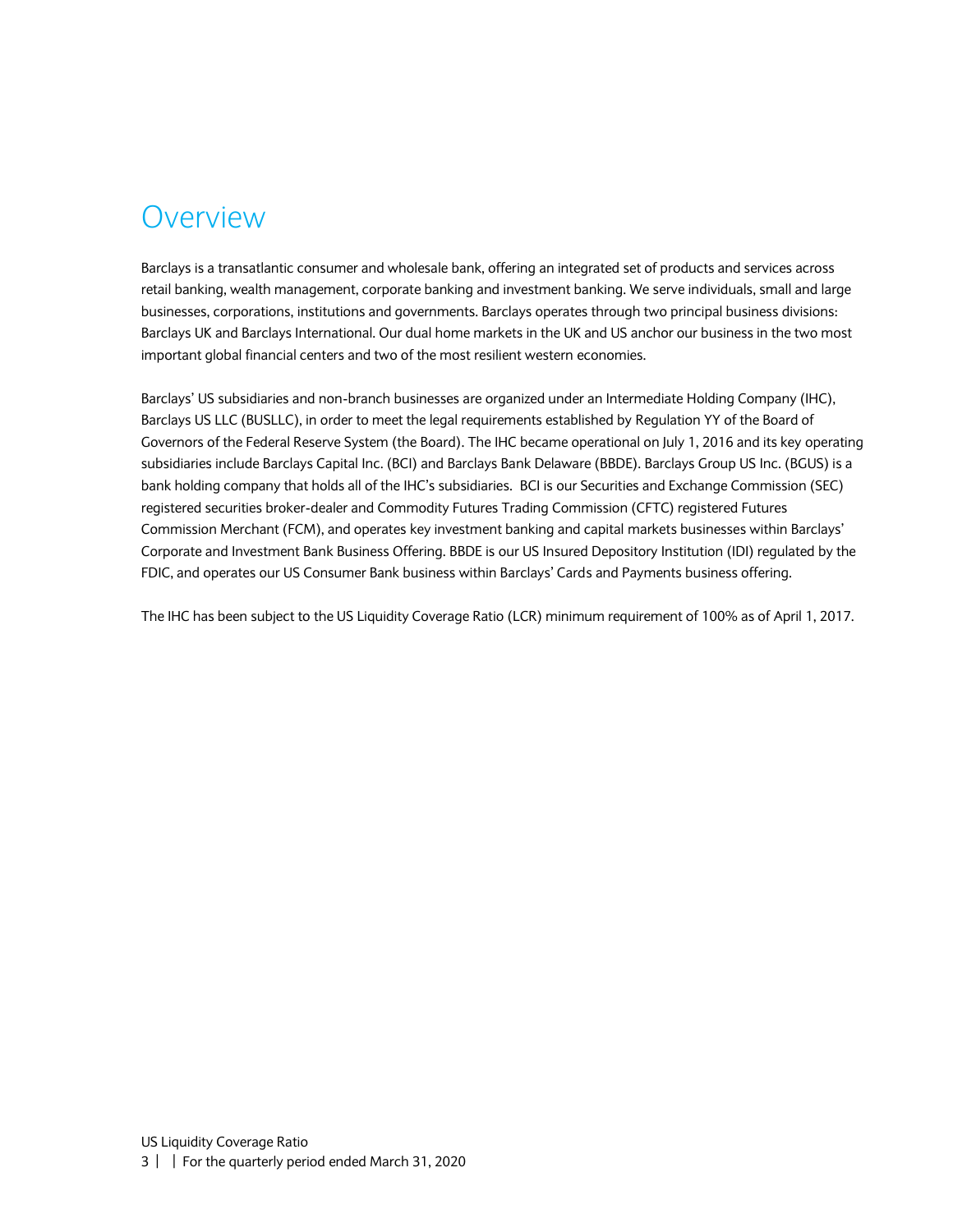## <span id="page-3-0"></span>US Liquidity Coverage Ratio

The LCR is a quantitative liquidity requirement implemented by the Board, the Office of the Comptroller of the Currency (OCC), and the Federal Deposit Insurance Corporation (FDIC) (collectively, the US Bank Regulators). It requires each subject company to maintain high-quality liquid assets (HQLA) sufficient to meet its projected total net cash outflows over a 30 calendar-day period of significant stress. The calculation of projected total net cash outflows for the LCR is also required to incorporate the difference between the peak day and 30-day cumulative net cash outflow, or a maturity mismatch add-on. The LCR is calculated by dividing HQLA by the total net cash outflows, with a regulatory minimum requirement of 100%.

The HQLA is comprised of Level 1, 2A, and 2B Assets with associated haircuts that are prescribed by the US Bank Regulators. Level 1 Assets include Central Bank reserves, US Treasuries, Agencies, and some Sovereigns and are not subject to a haircut. Level 2A Assets include debt guaranteed by a U.S. government sponsored entity, as well as other Sovereigns, and have a 15% haircut. Level 2B Assets receive a 50% haircut and encompass investment grade debt and Russell 1000 equities. Level 2A and 2B Assets may not comprise more than 40% of the entire buffer, and Level 2B Assets may not comprise more than 15% of the entire buffer. The assets in the buffer must be unencumbered and under Barclays Treasury control. Furthermore, under the LCR rule, the excess amount of HQLA held by BBDE as an IDI subsidiary subject to a minimum LCR requirement is not transferrable to non-bank affiliates and must be excluded from the consolidated IHC's HQLA.

| <b>IHC LCR (\$millions)</b> |                          |  |
|-----------------------------|--------------------------|--|
|                             | <b>Quarterly Average</b> |  |
|                             | <b>Weighted Amount</b>   |  |
|                             | as of Mar. 31, 2020      |  |
| HQLA                        | 14,071                   |  |
| Net Outflows                | 9,804                    |  |
| I CR                        | $144\%$ <sup>1</sup>     |  |

<sup>1</sup> The average of the liquidity coverage ratios as calculated under § 249.10(b) for the quarterly period as of March 31, 2020.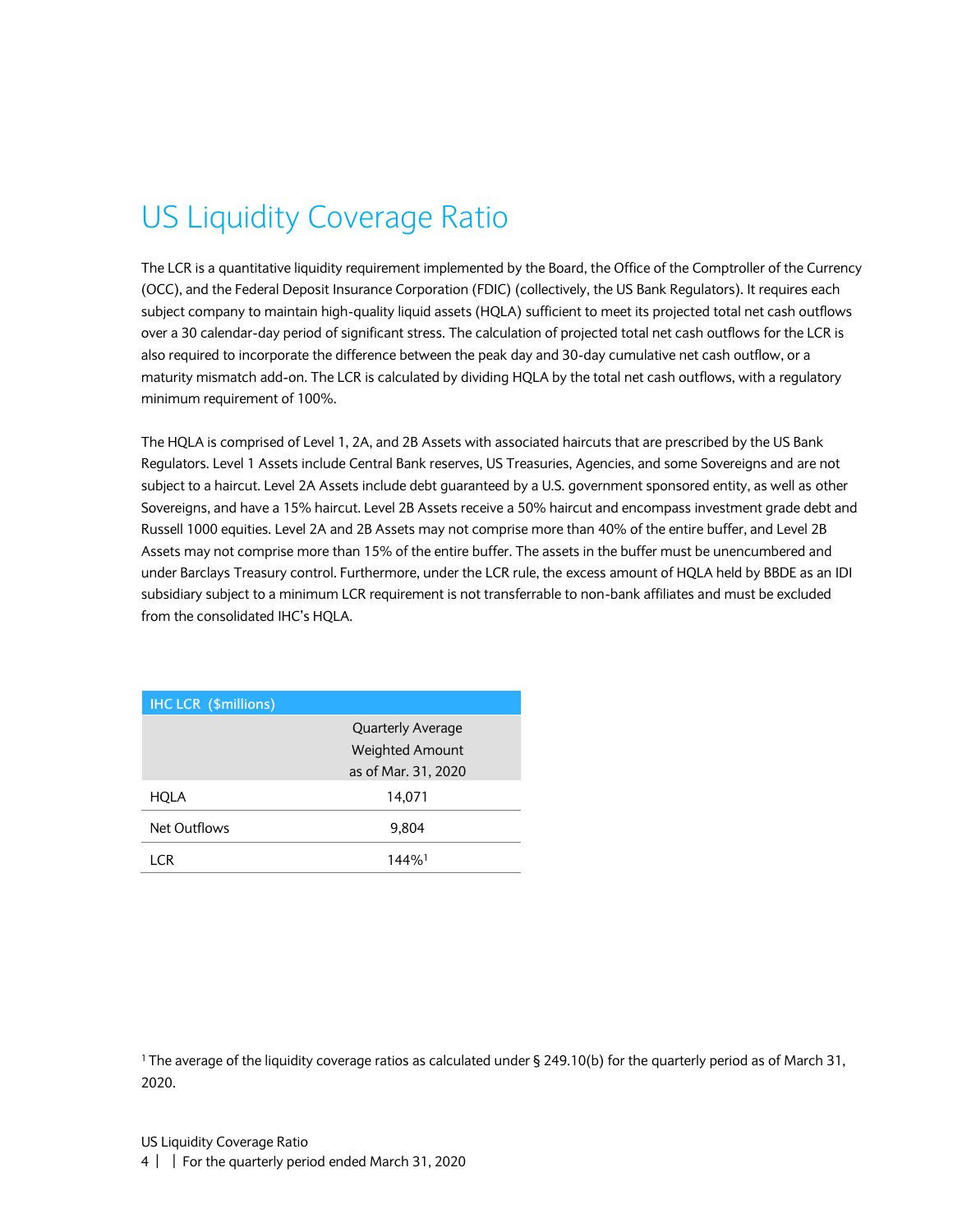The table below summarizes the primary categories of net cash outflows in the LCR calculation. Inflow and outflow products are prescribed per the LCR mapping, and are attributed with explicit weightings largely based on underlying asset quality and counterparty information. Inflows are capped at 75% of total outflows. Additionally, secured lending transactions where the asset has been rehypothecated for greater than 30 days receive a 0% inflow weighting in the calculation.

| <b>LCR Weighting</b>   |         |       |                                                         |
|------------------------|---------|-------|---------------------------------------------------------|
| <b>Deposit Funding</b> | Minimum | 3%    | Stable deposits, fully insured by the FDIC              |
|                        | Maximum | 40%   | Partially insured, non-retail deposit, non-<br>brokered |
| Unsecured wholesale    | Minimum | 5%    | Operational deposits, fully insured by the FDIC         |
| funding                |         |       |                                                         |
|                        | Maximum | 100%  | Financial, non-operational                              |
| Secured wholesale      | Minimum | $0\%$ | Secured by Level 1 liquid assets, including US          |
| funding/lending        |         |       | Treasuries, Agencies, and Sovereigns.                   |
|                        | Maximum | 100%  | Secured by Non-HQLA assets                              |

The Board has implemented public disclosure requirements for the LCR to promote market discipline by providing the public with comparable liquidity information about covered companies. The requirement to disclose applies to all depository institution holding companies and covered nonbank financial companies that are subject to the LCR. The disclosure requires a quantitative and qualitative summary on a quarterly basis.

The following table details the Consolidated Barclays IHC LCR for the quarterly period ended March 31, 2020.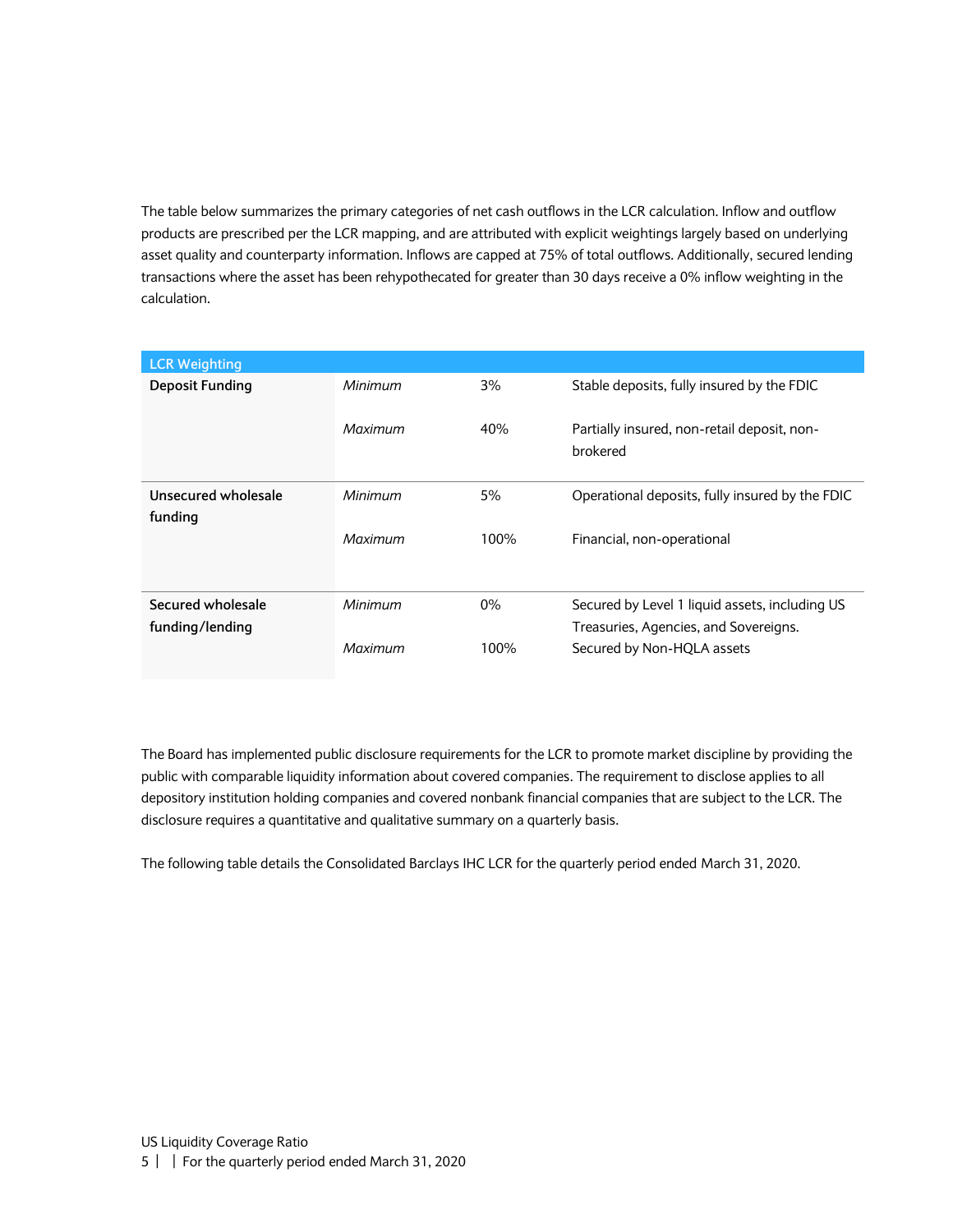|    | 1Q20 Liquidity Coverage Ratio Disclosure                                    |                                 |                                |
|----|-----------------------------------------------------------------------------|---------------------------------|--------------------------------|
|    | 01/1/2020 to 3/31/2020<br>In Millions of U.S Dollars                        | Average<br>Unweighted<br>Amount | Average<br>Weighted<br>Amount  |
|    | HIGH-QUALITY LIQUID ASSETS                                                  |                                 |                                |
| 1  | Total eligible high-quality liquid assets (HQLA), of which:                 | 14,074                          | 14,071                         |
| 2  | Eligible Level 1 liquid assets                                              | 14,059                          | 14,059                         |
| 3  | Eligible level 2A liquid assets                                             | 15                              | 13                             |
| 4  | Eligible level 2B liquid assets                                             | 0                               | $\Omega$                       |
|    | <b>CASH OUTFLOW AMOUNTS</b>                                                 |                                 |                                |
| 5  | Deposit outflow from retail customers and counterparties, of which:         | 23,769                          | 3,048                          |
| 6  | Stable retail deposit outflow                                               | $\mathbf{0}$                    | $\Omega$                       |
| 7  | Other retail funding                                                        | 16,111                          | 1,611                          |
| 8  | Brokered deposit outflow                                                    | 7,658                           | 1,437                          |
| 9  | Unsecured wholesale funding outflow, of which:                              | 3,328                           | 3,322                          |
| 10 | Operational deposit outflow                                                 | 0                               | $\mathbf{0}$                   |
| 11 | Non-operational funding outflow (incl Wholesale free credits)               | 3.328                           | 3.322                          |
| 12 | Unsecured debt outflow                                                      | 0                               | $\mathbf{0}$                   |
| 13 | Secured wholesale funding and asset exchange outflow, of which:             | 138,891                         | 26,652                         |
| 14 | Additional outflow requirements, of which:                                  | 2,045                           | 1,217                          |
| 15 | Outflow related to derivative exposures and other collateral requirements   | 1,784                           | 956                            |
| 16 | Outflow related to credit and liquidity facilities including unconsolidated |                                 |                                |
|    | structured transactions and mortgage commitments                            | 261                             | 261                            |
| 17 | Other contractual funding obligation outflow                                | 40                              | 40                             |
| 18 | Other contingent funding obligations outflow                                | 0                               | 0                              |
| 19 | <b>TOTAL CASH OUTFLOW</b>                                                   | 168,074                         | 34,279                         |
|    | <b>CASH INFLOW AMOUNTS</b>                                                  |                                 |                                |
| 20 | Secured lending and asset exchange cash inflow                              | 146,688                         | 20,993                         |
| 21 | Retail cash inflow                                                          | 214                             | 107                            |
| 22 | Unsecured wholesale cash inflow                                             | 2,087                           | 2,086                          |
| 23 | Other cash inflows, of which:                                               | 2,663                           | 2,663                          |
| 24 | Net derivative cash inflow                                                  | 669                             | 669                            |
| 25 | Securities cash inflow                                                      | 1                               | 1                              |
| 26 | Broker-dealer segregated account inflow                                     | 1,992                           | 1,992                          |
| 27 | Other cash inflow                                                           | $\Omega$                        | $\Omega$                       |
|    | 28 TOTAL CASH INFLOW                                                        | 151,653                         | 25,850                         |
|    |                                                                             |                                 | Average<br>Amount <sup>1</sup> |
| 29 | <b>HQLA AMOUNT</b>                                                          |                                 | 14,071                         |
| 30 | TOTAL NET CASH OUTFLOW AMOUNT EXCLUDING THE MATURITY MISMATCH ADD-ON        |                                 | 8,958                          |
| 31 | <b>MATURITY MISMATCH ADD-ON</b>                                             |                                 | 846                            |
| 32 | TOTAL NET CASH OUTFLOW AMOUNT                                               |                                 | 9,804                          |
| 32 | LIQUIDITY COVERAGE RATIO (%)                                                |                                 | 144%                           |

<sup>1</sup> The amounts reported in this column may not equal the calculation of those amounts using component amounts reported in rows 1-28 due to technical factors such as the application of the level 2 liquid asset caps, the total inflow cap, and for depository institution holding companies subject to subpart G, the application of the modification to total net cash outflows.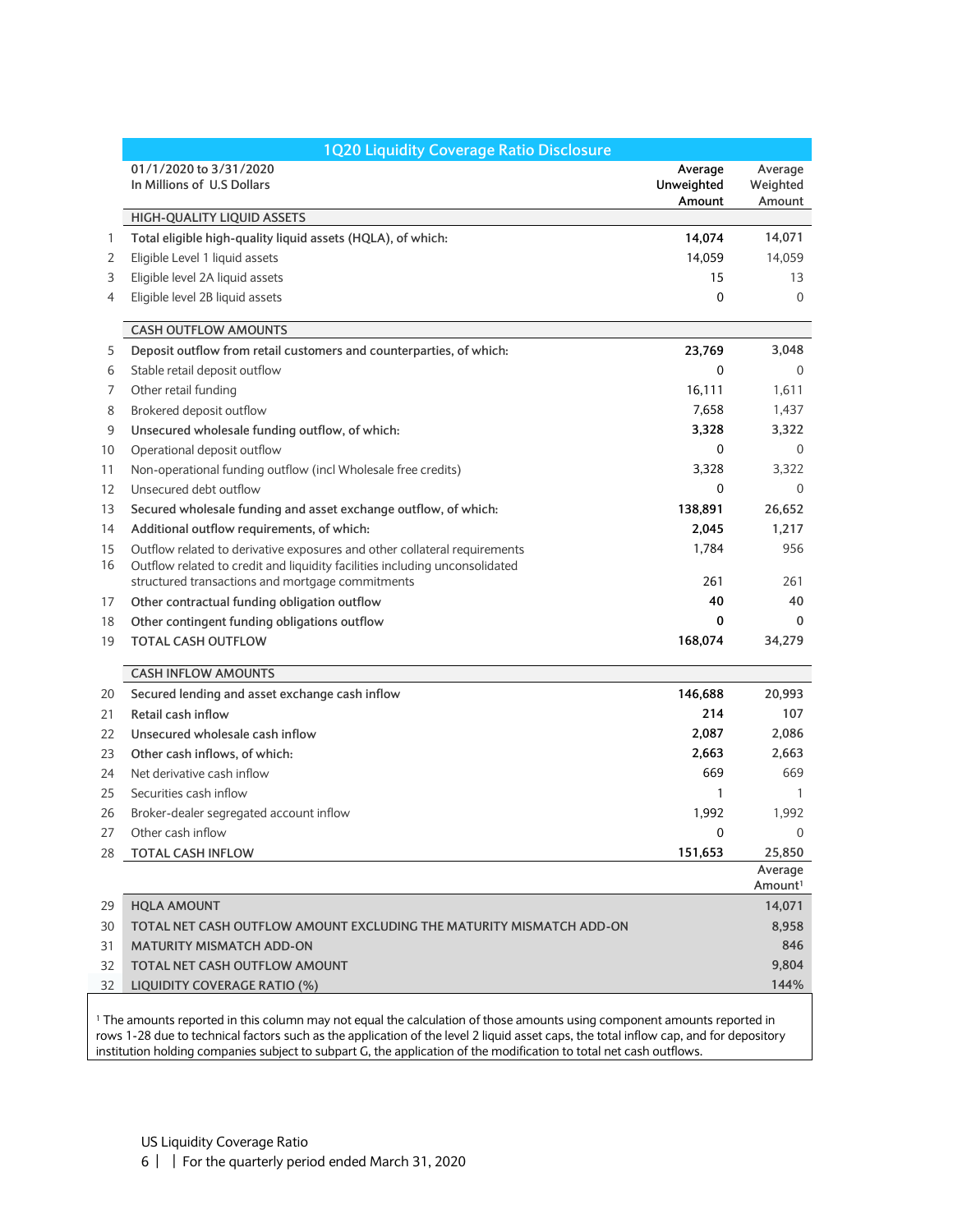Barclays IHC has consistently demonstrated a strong LCR since required to maintain a 100% minimum, with a 1Q20 average of 144%. Secured financing in BCI is the primary driver of the IHC's LCR. The average 1Q20 secured financing stress is 58% of the \$9.8bn total IHC weighted net cash outflow. HQLA has averaged \$14.1bn for the quarter, well above the minimum requirement with respect to the total net cash outflows. BBDE also contributes to volatility from deposits outflow and fluctuation in reserve balances. Because BBDE is an IDI subsidiary of the IHC with a minimum LCR requirement, surplus HQLA in excess of its standalone requirement is not transferable to non-bank affiliates and it is excluded from the IHC HQLA.

The 1Q20 average LCR of 144% decreased 0.74% from the 4Q19 average of 145%. This is primarily driven by a decrease in Level 1 HQLA assets from client driven market activities net of reduced outflows from reduced secured financing stress.

The average LCR will fluctuate from period to period due to changes in HQLA and ongoing business activity.

#### <span id="page-6-0"></span>High Quality Liquid Assets

The IHC's average HQLA for 1Q20 is \$14.1bn, a decrease of \$1.5bn from the prior quarter average of \$15.6bn. The composition of HQLA is mainly Level 1, as it includes US Treasury holdings in the bank's liquidity pool as well as central bank reserves. The stressed and notional balances are largely equivalent since Level 1 HQLA does not receive a haircut.

| HQLA (\$millions) |                     |                        |  |
|-------------------|---------------------|------------------------|--|
|                   | Quarterly Average   | Quarterly Average      |  |
|                   | Unweighted Amount   | <b>Weighted Amount</b> |  |
|                   | as of Mar. 31, 2020 | as of Mar. 31, 2020    |  |
| Level 1           | 14,059              | 14,059                 |  |
| Level 2A          | 15                  | 13                     |  |
| Level 2B          | -                   |                        |  |
| <b>Total HQLA</b> | 14,074              | 14,071                 |  |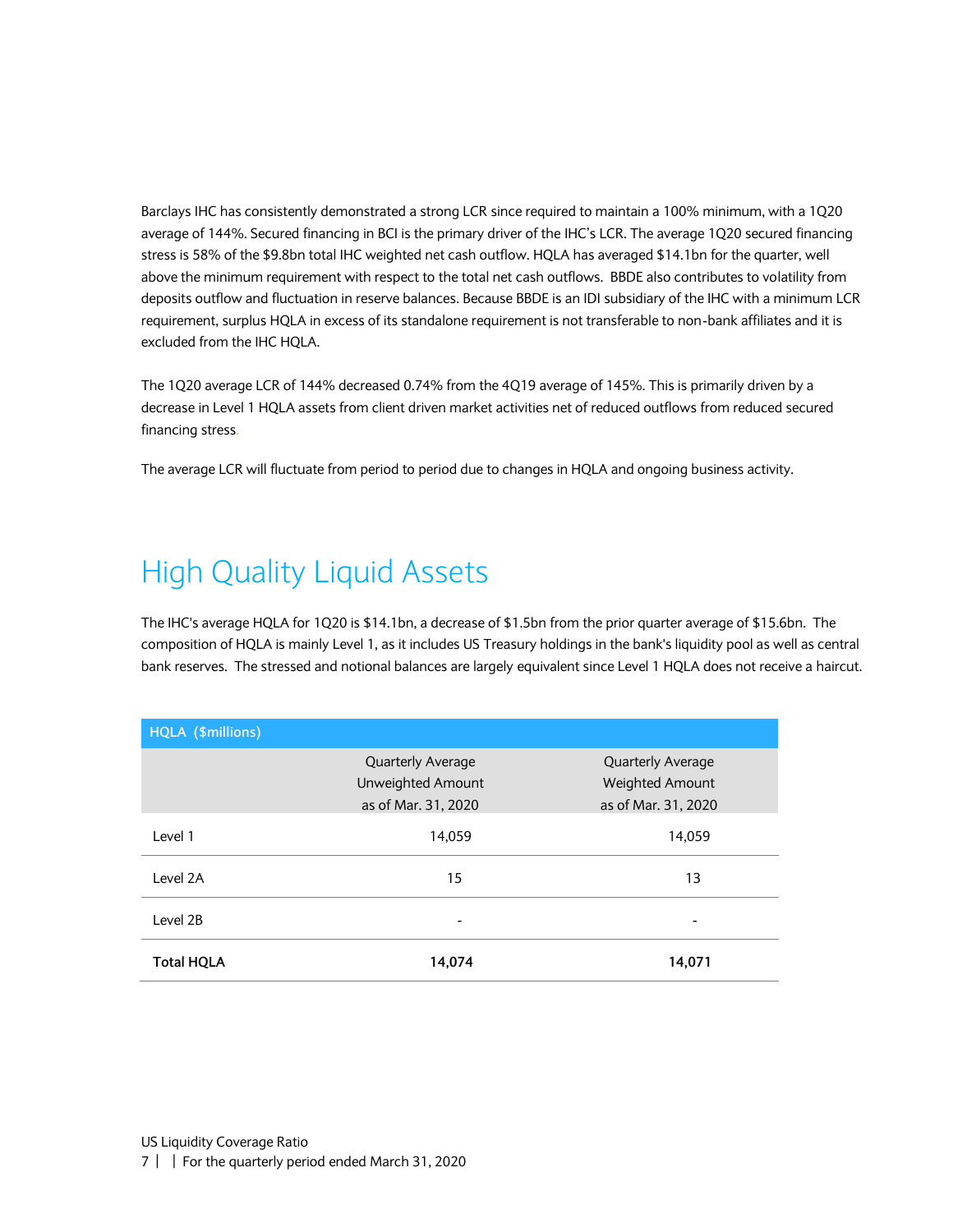## <span id="page-7-0"></span>Funding Sources

The IHC maintains a funding profile that is diversified across a range of funding types and tenors. The IHC closely manages its short and long term liquidity needs and risks in the normal course of business and under different stress scenarios. The primary sources of funding for the IHC are secured funding transactions, senior and subordinated unsecured debt, retail and brokered deposits, a credit card securitization program, and shareholders' equity. Secured funding transactions are mainly collateralized by HQLA securities. The primary usages of secured funding in the IHC are securities borrowing transactions and the funding of the firm's portfolio of investment securities.

Retail and brokered deposit products provide a stable source of funding for the IHC's credit card and consumer loan business operating in BBDE. Additional long-term funding for the bank entity is provided through a credit card securitization program.

Additional unsecured funding needs for the IHC are met through debt and equity issued to the IHC's parent, Barclays Bank PLC (BBPLC). These sources are used to support the cash needs of the IHC's businesses and fund the IHC's liquidity buffer.

Potential liquidity risks associated with the IHC's sources of funding are monitored and mitigated by the IHC's HQLA liquidity buffer. These risks are managed as part of Barclays Liquidity Risk Appetite (LRA), which accounts for potential liquidity needs under a range of stress scenarios and over different time horizons.

| <b>Unsecured LCR Outflows and Inflows (\$millions)</b>            |                                                                             |                                                                           |
|-------------------------------------------------------------------|-----------------------------------------------------------------------------|---------------------------------------------------------------------------|
| Outflows                                                          | <b>Quarterly Average</b><br><b>Unweighted Amount as</b><br>of Mar. 31, 2020 | <b>Quarterly Average</b><br><b>Weighted Amount as</b><br>of Mar. 31, 2020 |
| Deposit outflow from retail customers and counterparties,         |                                                                             |                                                                           |
| of which:                                                         | 23,769                                                                      | 3,048                                                                     |
| Other retail funding outflow                                      | 16,111                                                                      | 1,611                                                                     |
| Brokered deposit outflow                                          | 7,658                                                                       | 1,437                                                                     |
| Unsecured wholesale funding outflow, of which:                    | 3,328                                                                       | 3,322                                                                     |
| Non-operational funding outflow (incl. Wholesale<br>free credits) | 3,328                                                                       | 3,322                                                                     |
| <b>Inflows</b>                                                    |                                                                             |                                                                           |
| Retail cash inflow                                                | 214                                                                         | 107                                                                       |
| Unsecured wholesale cash inflow                                   | 2,087                                                                       | 2,086                                                                     |

US Liquidity Coverage Ratio

8 | | For the quarterly period ended March 31, 2020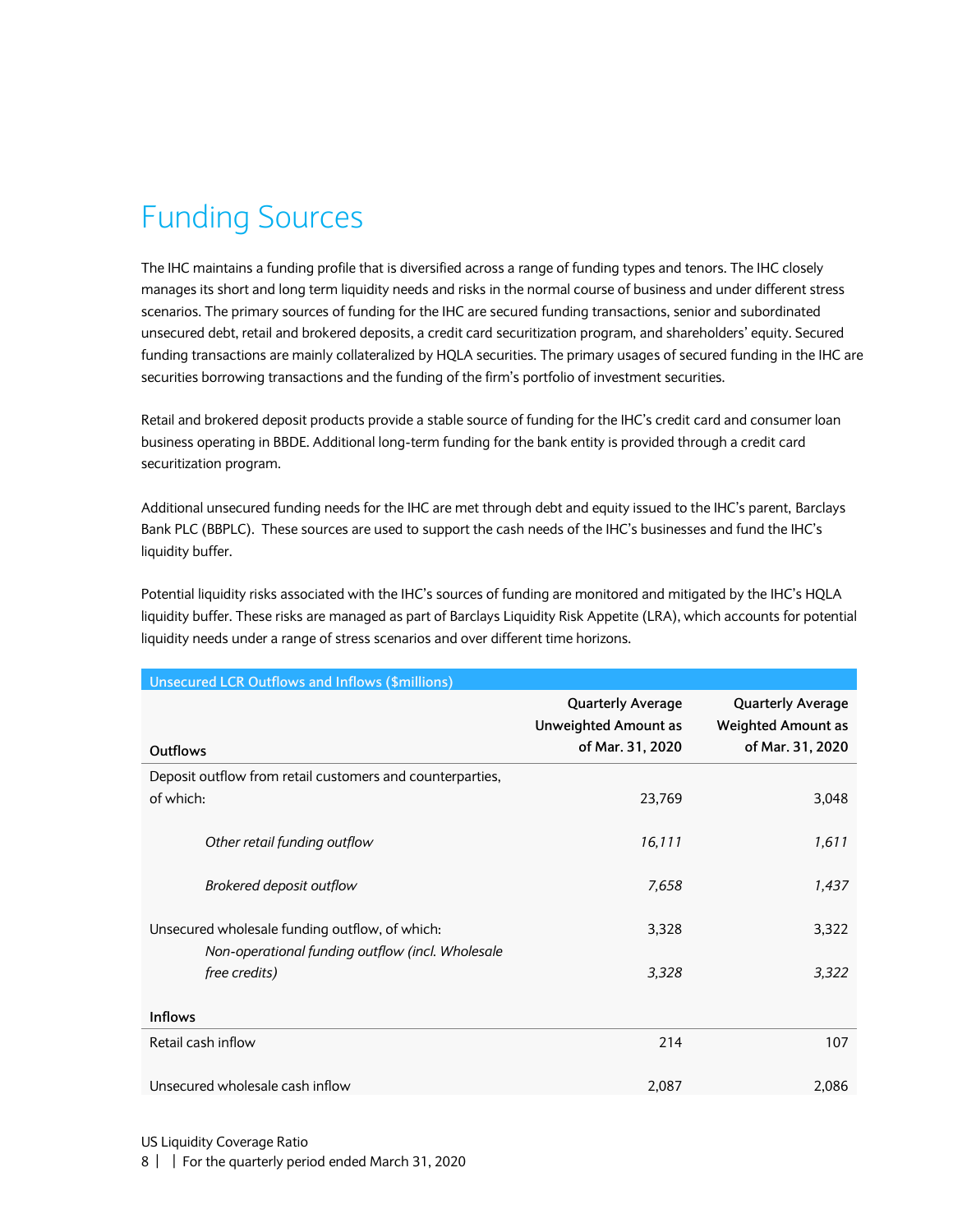#### <span id="page-8-0"></span>Currency and Derivative Exposure

The IHC has limited principal exposure to derivatives instruments, as a majority of principal derivatives are booked in entities outside of the IHC. BCI holds direct membership with multiple US clearinghouses and provides agency clearing services for OTC cleared derivatives and exchange traded derivatives, including US listed equity options. Collateral calls on BCI arise from initial and variation margin requirements calculated by the clearinghouses.

The US LCR is calculated and reported on a consolidated basis in a common currency, USD. The majority of assets and liabilities in the IHC are USD denominated, however currency exposure may arise when assets and liabilities are not matched in the same currency. When this occurs, Treasury rebalances these currencies as necessary.

#### <span id="page-8-1"></span>Liquidity Management

The efficient management of liquidity is essential to retain the confidence of the financial markets. LCR is an indicator of an entity's ability to meet liquidity needs over a 30-day period of significant liquidity stress. Barclays Treasury continuously monitors its internally developed stress tests as well as the LCR to maintain adherence to internal limits and external regulatory requirements.

Barclays' management of funding and liquidity in the US is bound by limits that support the LRA. The LRA is set by the board of Barclays in line with Barclays' Enterprise Risk Management Framework (ERMF). Treasury actively manages funding and liquidity within the limit framework, leveraging early warning indicators (EWIs), targets, and triggers to keep US-based legal entities, branches, and businesses within the established risk appetite.

The Treasury Risk function is an independent review function responsible for the governance of the liquidity risk mandate defined by the Barclays board. Barclays' comprehensive control framework for managing liquidity risk is designed to deliver the appropriate term and structure of funding consistent with the LRA.